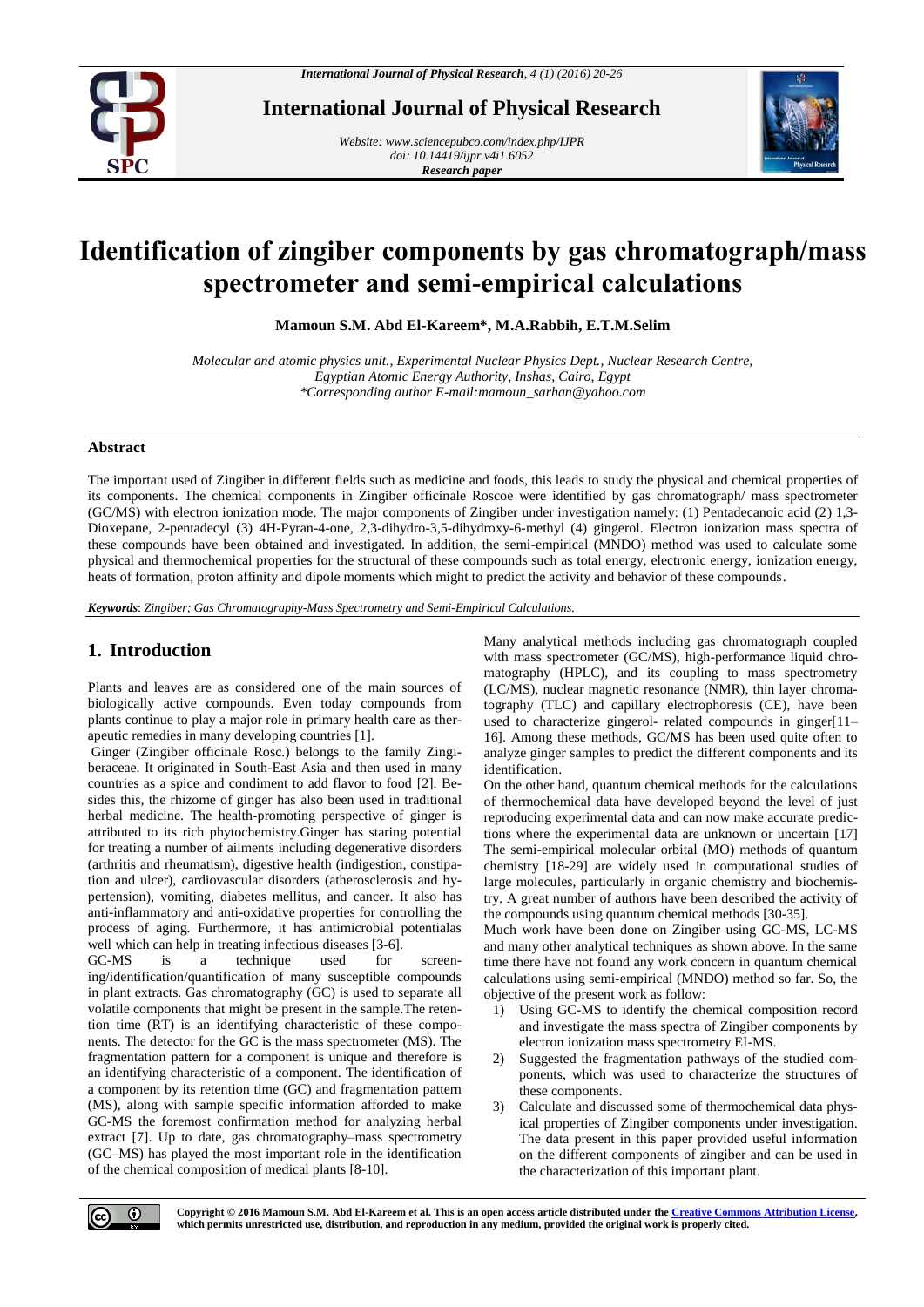## **2. Materials and methods**

## **2.1. Exteraction**

Dried roots of Zingiber officinale L. (ginger; Family Zingiberaceae) were obtained from a local Herbs and Medicinal Plants market (Alexandria, ARE). The plant was authenticated by staff members of the Botany Department, Faculty of Agriculture, Alexandria University, Alexandria, Egypt. The method used to extract the different components of zingiber is a new simple method. An aqueous extract was prepared by soaking 100 g of the dry ground ginger root in 500 ml of distilled water at 40-50°C with daily shaking for 5 days; then, the extract was stored at 4°C. The infusions were filtered through double-layered gauze, the filtrate was centrifuged at 3000 rpm at 50 °C for 10 min, and the water was evaporated in a hot air oven at 50°C.

## **2.2. GC-MS analysis**

GC-MS analysis was carried out on THERMO TRACE ULTRA GC coupled with THERMO ISQ (Gas Chromatograph–Mass Spectrometer instrument) employing the following conditions: column TG-5MS fused silica capillary column (30 m  $\times$  0.25 mm  $\times$ 0.25 µm film thickness), operating in electron impact mode at 70eV; Helium gas (99.999%) was used as a carrier gas at a constant flow of 1 ml /min and an injection volume of 0.5 μI was employed (split ratio of 10:1) injector temperature 250  $^{\circ}$ C; ionsource temperature  $280\degree$ C. The oven temperature was programmed from 110  $^{\circ}$ C (isothermal for 2 min), with an increase of 10  $^{\circ}$ C/min, to 200 $^{\circ}$ C, then 5oC/min to 280 $^{\circ}$ C, with hold 9min. Mass spectra of the four components recorded at 70eV; scan interval time was 0.2 second and fragments from 40 to 450 Da. Total GC running time is 36min. min.

#### **2.3. Identification of the components**

The components of Zingiber were identified by comparing their relative retention times and mass spectra with those of WILEY and NIST 05 mass spectral database. The spectrum of the unknown component was compared with the spectrum of the known component stored in the NIST and Wiley libraries. The retention time, molecular weight, molecular formula and composition percentage of the sample material were recorded and presented in Table 1.

## **3. Results and discussion**

In Figure 1 Total Ion Chromatogram (TIC) measured for extracted Zingiber. The chemical composition of the studied components are listed in Table 1. The chemical structures with its mass spectra of the components are shown in Figures 2-5.



**Fig. 1:** Total Ion Chromatogram (TIC) Measured for Extracted Zingiber.

| Table 1: The Chemical Composition of the Studied Components of Zingber |  |
|------------------------------------------------------------------------|--|
|------------------------------------------------------------------------|--|

| No. | Rt.   | Compound                                               | Molecular formula &<br>Molecular weight | Compound nature and activity                                                                                                                                                              |
|-----|-------|--------------------------------------------------------|-----------------------------------------|-------------------------------------------------------------------------------------------------------------------------------------------------------------------------------------------|
|     | 11.41 | Pentadecanoic acid                                     | $C_{15}H_{30}O_2$ (MW:242)              | Palmitic acid have antioxidant activity                                                                                                                                                   |
|     | 12.69 | 1,3-Dioxepane, 2-pentadecyl                            | $C_{20}H_{40}O_2(MW:312)$               | Bioactive compound have antiproliferative activity                                                                                                                                        |
|     | 18.95 | 4H-Pyran-4-one, 2,3-dihydro-3,5-dihydroxy-6-<br>methyl | $C_6H_8O_4$ (MW:144)                    | Flavonoid compound have anti-microbial and anti-<br>inflammatory effects.                                                                                                                 |
|     | 45.19 | Gingerol                                               | $C_{17}H_{26}O_4$ (MW:294)              | Bioactive compound have an antipyretic, hypotensive,<br>cardiotonic, antiplatelet, antian-giogenic, anti-<br>inflammatory and analgesic, cytotoxic, apoptotic and<br>antitumor activities |



**Fig. 2:** The Mass Spectrum of Pentadecanoic Acid.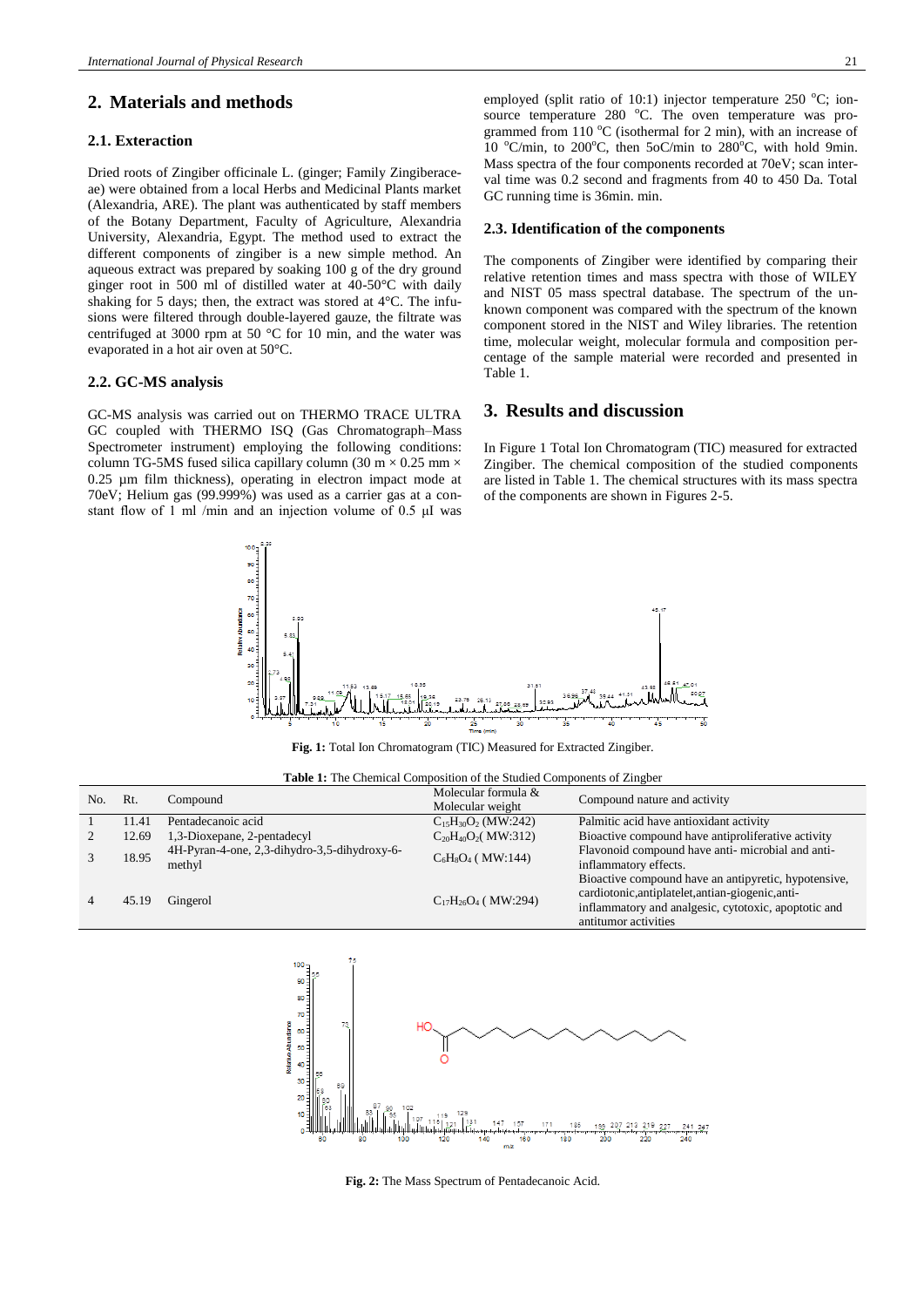

**Scheme 1:** Fragmentation Pathways of Pentadecanoic Acid Using Electron Ionization Technique.







**Scheme 2:** Fragmentation Pathways of 1, 3-Dioxepane, 2-Pentadecyl Using Electron Ionization Technique.



**Fig. 4:** The Mass Spectrum of 4H-Pyran-4-One, 2,3-Dihydro-3,5-Dihydroxy-6-Methyl.



**Scheme 3:** Fragmentation Pathways of4h-Pyran-4-One, 2, 3-Dihydro-3, 5-Dihydroxy-6-Methylusing Electron Ionization Technique.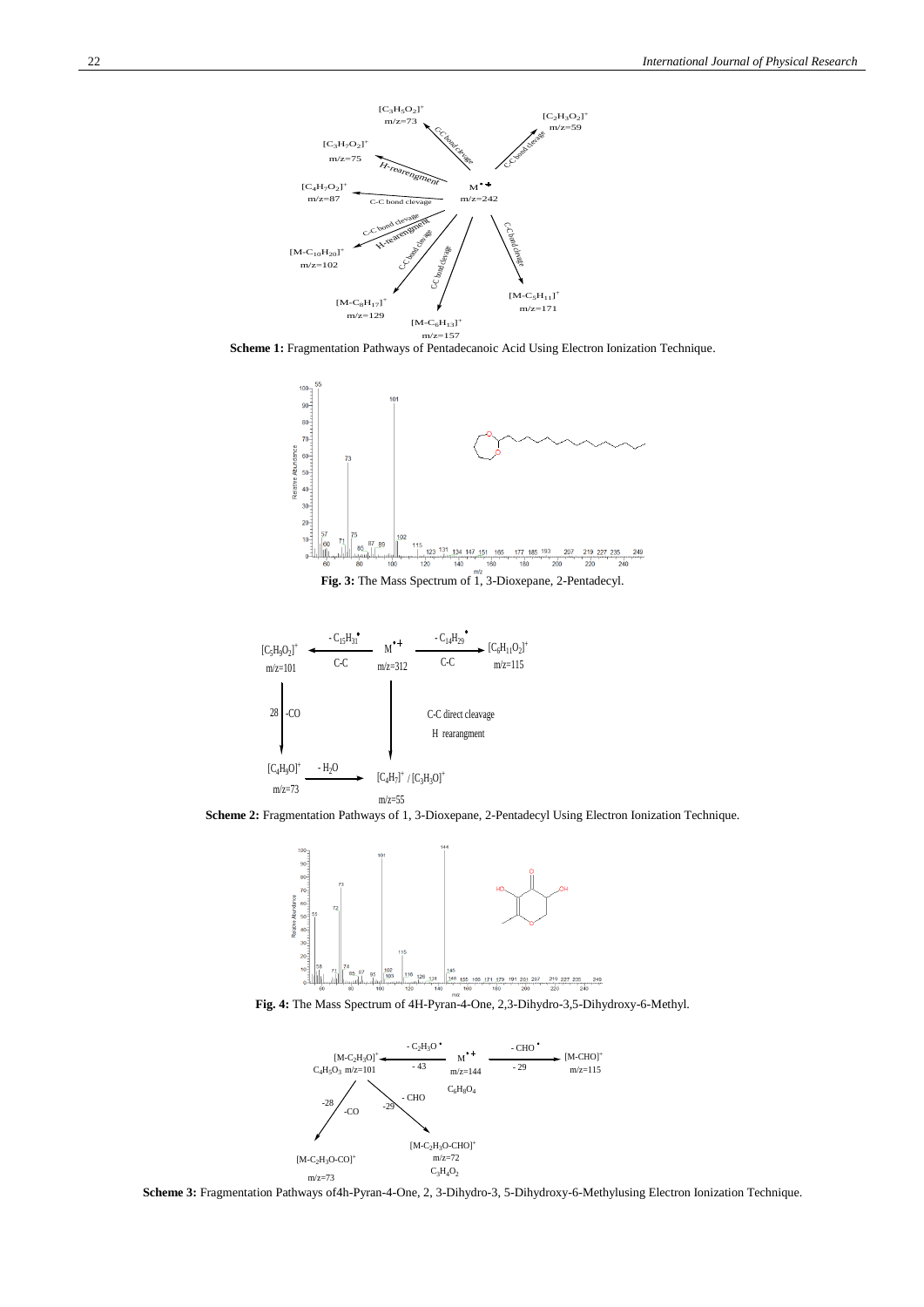

#### **Structures investigation of the studied components mass spectra:**

The fragmentation pathways of the main fragment ions formed from molecular ions of the four studied compounds at 70 eV are interpreted through fragmentation Schemes 1 – 4.

- 1) The molecular ion of Pentadecanoic acid at m/z 242 has very low intensity in the EI mass this indicates that the molecular ion of this component thermally not stable. This molecular ion undergoes fragmentation by form  $[C_2H_3O_2]^+$ ,  $[C_3H_5O_2]^+$ , $[C_3H_7O_2]^+$ , $[C_4H_7O_2]^+$ , $[M-C_8H_{17}]^+$  $[M-C_6H_{13}]^+$ and  $[M-C<sub>5</sub>H<sub>11</sub>]<sup>+</sup>$  at m/z 59,73,75,87,129,157 and 171 respectively as shown in Scheme 1.
- The molecular ion of 1, 3-Dioxepane, 2-pentadecyl at m/z  $=$  312 is not observed in the EI mass spectrum this indicates the molecular ion of this component thermally not stable. Also, the relative intensities of the ions, especially in the high mass region are generally low. The presence of the most intensities feature of the spectrum involves a formation of the base peak at m/z 101 having formation of form  $(C_5H_9O_2)^+$ . The molecular ion of 1, 3-Dioxepane, 2pentadecyl undergoes fragmentation to form the fragment ion  $[C_6H_{11}O_2]^+$  m/z 115 and the fragment ion  $[C_5H_9O_2]^+$  $m/z101$  which under fragmentation to form by loss of  $CO<sup>2</sup>$ to form the fragment ion  $[C_4H_9O]^+$  at m/z 73.
- 3) The molecular ion of 4H-Pyran-4-one, 2,3-dihydro-3,5 dihydroxy-6-methyl at m/z 144 is observed in the EI mass spectrum which represents the base peak ( $RI = 100\%$ ) in the mass spectrum this indicates that the molecular ion of this component have high stability. The first fragmentation pathway for 4H-Pyran-4-one, 2,3-dihydro-3,5-dihydroxy-6 methyl is the formation of the fragment ion at m/z 101 which is certainly due to the ion  $[M-C<sub>2</sub>H<sub>3</sub>O]<sup>+</sup>$  this fragment ion undergoes fragmentation by losing CHO and CO to form the ions  $[M-C_2H_3O-CHO]^+(m/z)$  and  $[M-C_2H_3O COJ<sup>+</sup>(m/z 73)$ , respectively. While the second fragmentation pathway is the formation of the fragment ion at m/z 115 which due to the loss of CHO' to form the fragment ion [M- $CHOj^+$ .
- 4) The molecular ion of gingerol at m/z =294 is not observed in the EI mass spectrum this indicates the molecular ion of this component thermally not stable. The first fragmentation pathway is the formation of the fragment ion at m/z 276 by loss  $H_2O$  to form  $[M-H_2O]^+$  ion with relative intensity 20% this fragment ion undergoes fragmentation by loss of C5H11 radical to form the fragment ion  $[M-H_2O-C_5H_{11}]^+$  at m/z 205. This fragment ion represent the second peak with relative intensity 35% undergoes fragmentation by loss C4H4O to form the  $[M-H_2O-C_5H_{11}-C_4H_4O]^+$  at m/z 137 represent the base peak in gingerol mass spectrum which can produced from two processes  $[M-H_2O-C_5H_{11}]^+$  then loss  $C_4H_4O$  and from the molecular ion by loss of  $C_9H_{17}O_2$  as shown in Scheme 4. Undergoes fragmentation by loss of  $H_2O$  to form the fragment ion  $[M-H_2O-C_5H_{11}-C_4H_4O-H_2O]^+$ at m/z 119 which also undergoes fragmentation by loss CO ion  $[M-H_2O-C_5H_{11}-C_4H_4O-H_2O-CO]^+$  at m/z 91. The second fragmentation process of the molecular ion of gingerol is the formation of the fragment ion  $[M-C_9H_{17}O_2]^{\text{+}}$  at m/z 137 by loss of  $C_9H_{17}O_2$ .

#### **Semi-empirical molecular orbital calculations of the studied compounds:**

Computational chemistry methods have been introduced that allow analysis of reaction mechanisms and prediction of the reactivity in synthetic chemistry. Therefore, computational chemistry used to predict the reactivates of a wide variety of organic molecules [36].

The optimized structures of the studied molecules shown in Table 2 using the MNDO method With HyperChem 7.5 program [37] for calculating the molecular properties of the studied molecules. Table 2. The values of these parameters like total energy, heats of formation, electronic energy, ionization energy, electron affinity and dipole moment of the studied molecules obtained using MNDO method at the ground and charged states while Table 3 show the proton affinities of the studied molecules at different oxygen atoms.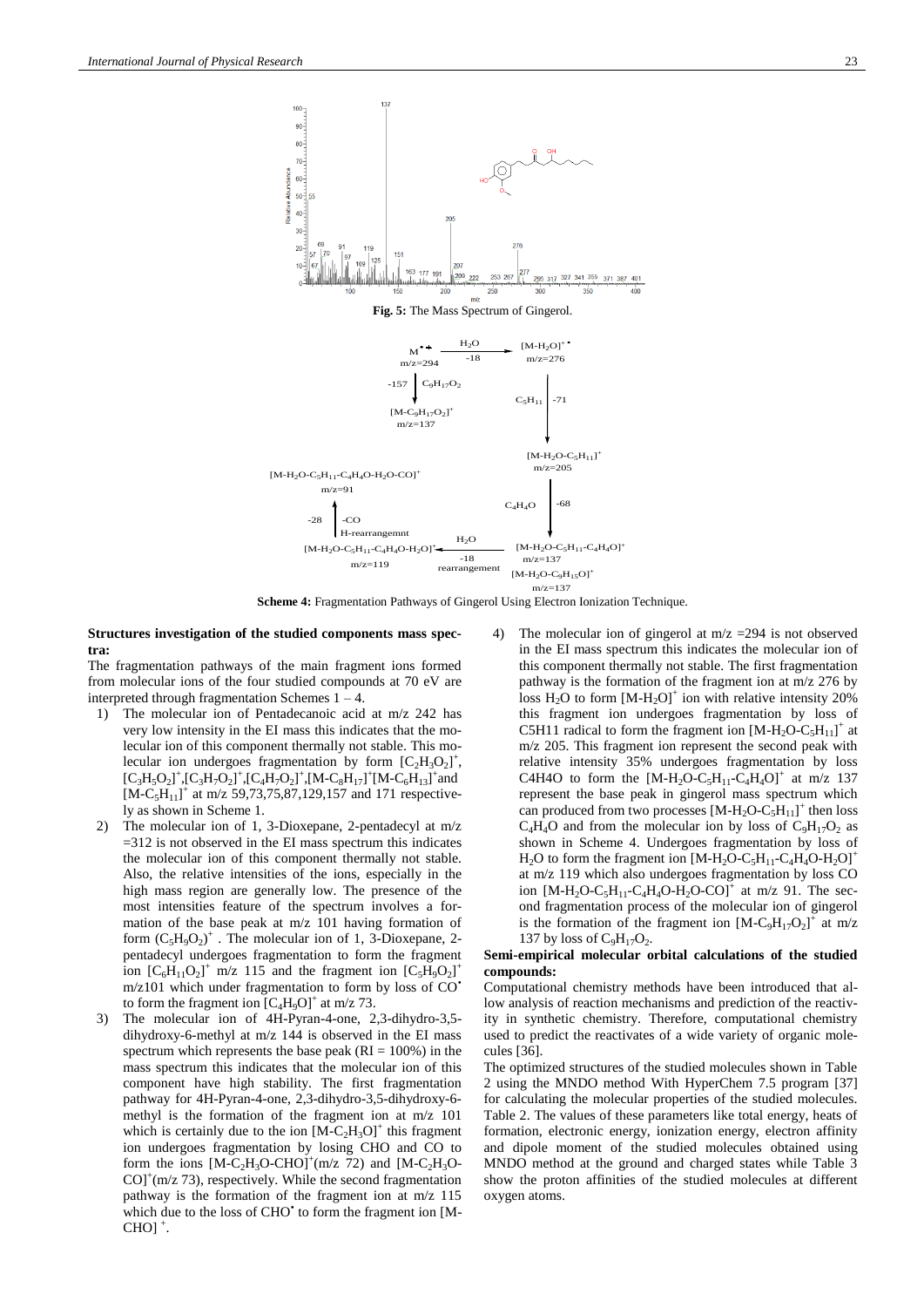|                                                                         | Pentadecanoic acid                                                       | 1,3-Dioxepane, 2-<br>pentadecyl                                                                                                                | 4H-Pyran-4-one,<br>2,3dihydro-3,5-dihydroxy-<br>6-methyl              | Gingerol                                                                                                                                 |
|-------------------------------------------------------------------------|--------------------------------------------------------------------------|------------------------------------------------------------------------------------------------------------------------------------------------|-----------------------------------------------------------------------|------------------------------------------------------------------------------------------------------------------------------------------|
| Total energy (kcal mol <sup>-1</sup> )                                  | $-68989$ (M)<br>$-68751$ (M) <sup>+1</sup><br>$-68983$ (M) <sup>-1</sup> | $-87005$ (M)<br>$-86805$ (M) <sup>+1</sup><br>$-86992$ (M) <sup>-1</sup><br>$-619308$ (M)<br>$-596999 (M)^{+1}$<br>$-589254$ (M) <sup>-1</sup> | $-50033$ (M)<br>-49843 $(M)^{+1}$<br>$-50059$ (M) <sup>-1</sup>       | $-88379$ (M)<br>$-88184 \, (M)^{+1}$<br>$-88390 (M)^{-1}$<br>$-587706$ (M)<br>$-578744$ (M) <sup>+1</sup><br>$-582991$ (M) <sup>-1</sup> |
| Electronic energy (kcal mol <sup>-1</sup> )                             | $-414628$ (M) $-$<br>414113 $(M)^{+1}$<br>$-414186$ (M) <sup>-1</sup>    |                                                                                                                                                | $-216985$ (M)<br>$-217339$ (M) <sup>+1</sup><br>$-216847 \, (M)^{-1}$ |                                                                                                                                          |
| Heats of formation $\Delta H_f(M)$ (kcal mol <sup>-1</sup> )            | $-162$                                                                   | $-163$                                                                                                                                         | $-161$                                                                | $-183$                                                                                                                                   |
| Heats of formation $\Delta H_f(M)^{+\bullet}$ (kcal mol <sup>-1</sup> ) | 74                                                                       | 37                                                                                                                                             | 29                                                                    | 15                                                                                                                                       |
| Heats of formation $\Delta H_f(M)^{-1}$ (kcal mol <sup>-1</sup> )       | $-158$                                                                   | $-150$                                                                                                                                         | $-188$                                                                | $-192$                                                                                                                                   |
| Dipole moment (D)                                                       | 1.64                                                                     | 1.14                                                                                                                                           | 1.53                                                                  | 4.96                                                                                                                                     |
| Ionization energy (eV)                                                  | 10.2                                                                     | 8.7                                                                                                                                            | 8.2                                                                   | 8.5                                                                                                                                      |
| Electron affinity (eV)                                                  | $-0.17$                                                                  | $-0.60$                                                                                                                                        | 1.17                                                                  | 0.40                                                                                                                                     |

**Table 2:** Values of Calculated Total Energy, Electronic Energy, Heats of Formations, Dipole Moment, Ionization Energy and Electron Affinity Using MNDO Method of the Studied Molecules.

Table 3: Calculated Heats of Formation Values for Protonated Molecules ∆H<sub>f</sub>(M+H)<sup>+</sup> and Proton Affinities (PA) at Different Oxygen Atoms Sites Using MNDO Method.

|                                               | Pentadecanoic acid                 | 1,3-Dioxepane, 2-<br>pentadecyl | 4H-Pyran-4-one, 2,3dihydro-<br>3,5-dihydroxy-6-methyl | Gingerol              |
|-----------------------------------------------|------------------------------------|---------------------------------|-------------------------------------------------------|-----------------------|
| $\Delta H_f(M)$ (kcal mol <sup>-1</sup> )     | $-162$                             | $-163$                          | $-161$                                                | $-180$                |
|                                               |                                    |                                 | $-171$ at O1                                          | $-182$ at O1          |
| $\Delta H_f(M+H)$ (kcal mol <sup>-1</sup> )   | $-159$ at O1                       | $-161$                          | $-161$ at O2                                          | $-184$ at O2          |
|                                               | $-140$ at O2                       |                                 | $-106$ at O3                                          | $-145$ at O3          |
|                                               |                                    |                                 | $-158$ at O4                                          | $-152$ at O4          |
|                                               | 93 at O1                           | 74                              | 4 at O1                                               | 1 at O1               |
| $\Delta H_f(M+H)^+$ (kcal mol <sup>-1</sup> ) |                                    |                                 | 29 at O <sub>2</sub>                                  | $-14$ at O2           |
|                                               | 97 at O <sub>2</sub>               |                                 | 38 at O3                                              | 2 at $O3$             |
|                                               |                                    |                                 | 36 at O4                                              | $-1.4$ at O4          |
|                                               | 464 at O1<br>448 at O <sub>2</sub> | 540                             | 837at O1                                              | 774 at O1             |
| Proton affinity (PA) (kJ.                     |                                    |                                 | 736at O <sub>2</sub>                                  | 837 at O <sub>2</sub> |
| $mol-1$                                       |                                    |                                 | 699at O3                                              | 770 at O3             |
|                                               |                                    |                                 | 707at O <sub>4</sub>                                  | 784 at O4             |

It is interesting to calculate the physical parameters such as total energy, electronic energy, dipole moment and thermochemical quantities such as heats of formation  $\Delta H_f(M)$ ,  $\Delta H_f(M)^{-1}$  and  $\Delta H_f(M)^{+*}$  for the studied molecules using the MNDO method. Hence, one can calculate the IE value for these molecules as the difference between  $\Delta H_f(M)^{+}$  and  $\Delta H_f(M)$  and the electron affinity as the difference between total energies at neutral (M) and anion  $(M)^{-1}$  states.

From the calculated data reported in Table 1, one can note that, the heats of formation of the molecules (1) Pentadecanoic acid (2) 1,3-Dioxepane, 2-pentadecyl and (3) 4H-Pyran-4-one, 2,3dihydro-3,5-dihydroxy-6-methyl at the neutral state are approximately have the same values (-162,-163 and -161 kcal/mol) respectively while the heats of formation of Gingerol molecule is -183 kcal/mol. These negative values of the heats of formation for the four molecules indicate their stability while for gingerol compound which has the highest one in stability as shown in Table 1. This conformed by the total ion chromatogram, hence gingerol represent the major compound and have the more intense peak as shown in fig.1.

Ionization potential and dipole moment are one of the main characteristics of atoms or molecules. They rely heavily on nature and strength of intermolecular bonds and chemical bonds in molecules [36]. The calculated values of ionization energy of the Pentadecanoic acid, 1, 3-Dioxepane, 2-pentadecyl: 4H-Pyran-4-one, 2, 3dihydro-3, 5-dihydroxy-6-methyl and gingerol molecules are 10.2, 8.7, 8.2 and 8.5eV as shown as in Table 1. are approximately have the same value except Pentadecanoic acid have ionization energy value equal to 10.2 eV as reported in Table 1.

The dipole moment for (1) Pentadecanoic acid (2) 1,3-Dioxepane, 2-pentadecyl (3) 4H-Pyran-4-one, 2,3dihydro-3,5-dihydroxy-6 methyl at the neutral state are approximately have the same values (1.643,1.141 and 1.534 D) respectively. This means that they have the same molecular polarity while gingerol molecule has the highest value of the dipole moment which equal to 4.96 D this means that, gingerol has highest molecular polarity. As shown in Table 1.

Proton affinities and heats of formation are important thermodynamic quantities that can be derived from a variety of experimental measurements. Modern composite computational methods provide the means to reliably estimate the same quantities with an accuracy that often rivals that of experiment [38]. In addition, these methods can provide information to complement results obtained experimentally and to examine problems that are not easily approached directly, such as site-specific proton affinities [38]. A case in point is the protonation of the molecules, which often can take place at more than one position. In principle, the protonation of these compounds may be protonated at the hetero atoms (oxygen atoms in these compounds). The most negative atoms in the four compounds are localized on oxygen atoms. The calculated data reported in Table 2. For the studied molecules have been done using MNDO method at different positions of oxygen atoms of the optimized structures Figure 6.

 From the calculated thermochemical data of the studied molecules, one can note that the proton affinity for Pentadecanoic acid molecule at the site  $(O1-H)$  is 464 kJ. mol<sup>-1</sup> and  $(O2-H)$  is 448  $kJ$ .mol<sup>-1</sup>. The proton affinity at the site (O2-H) is less than the value at  $(O1-H)$  site by 16 kJ.mol<sup>-1</sup> The calculated values of the proton affinity of 1,3-Dioxepane, 2-pentadecyl molecule at the two positions O1 and O2 have equal values  $540 \text{ kJ}$ . mol<sup>-1</sup>. This due to the symmetry of the two Oxygen atoms positions.

4H-Pyran-4-one,2,3dihydro-3,5-dihydroxy-6-methyl molecule have four proton affinity positions, the most stable position is at (O1-H) since have the highest proton affinity  $(837 \text{ kJ. mol}^{-1})$ value than other three positions. This due to the carbonyl C=O group.

Finally , the gingerol molecule have four proton affinity positions, the most stable position is at (O2-H) since have the highest proton affinity  $(837 \text{ kJ} \cdot \text{mol}^{-1})$  value than other three positions as in Table 2.

From the above discussion of the proton affinity, one can note that, 4H-Pyran-4-one,2,3dihydro-3,5-dihydroxy-6-methyl and gingerol compounds have the highest proton affinity value 837 kJ.  $mol^{-1}$ ) at (O1-H) and (O2-H), respectively. The protonation at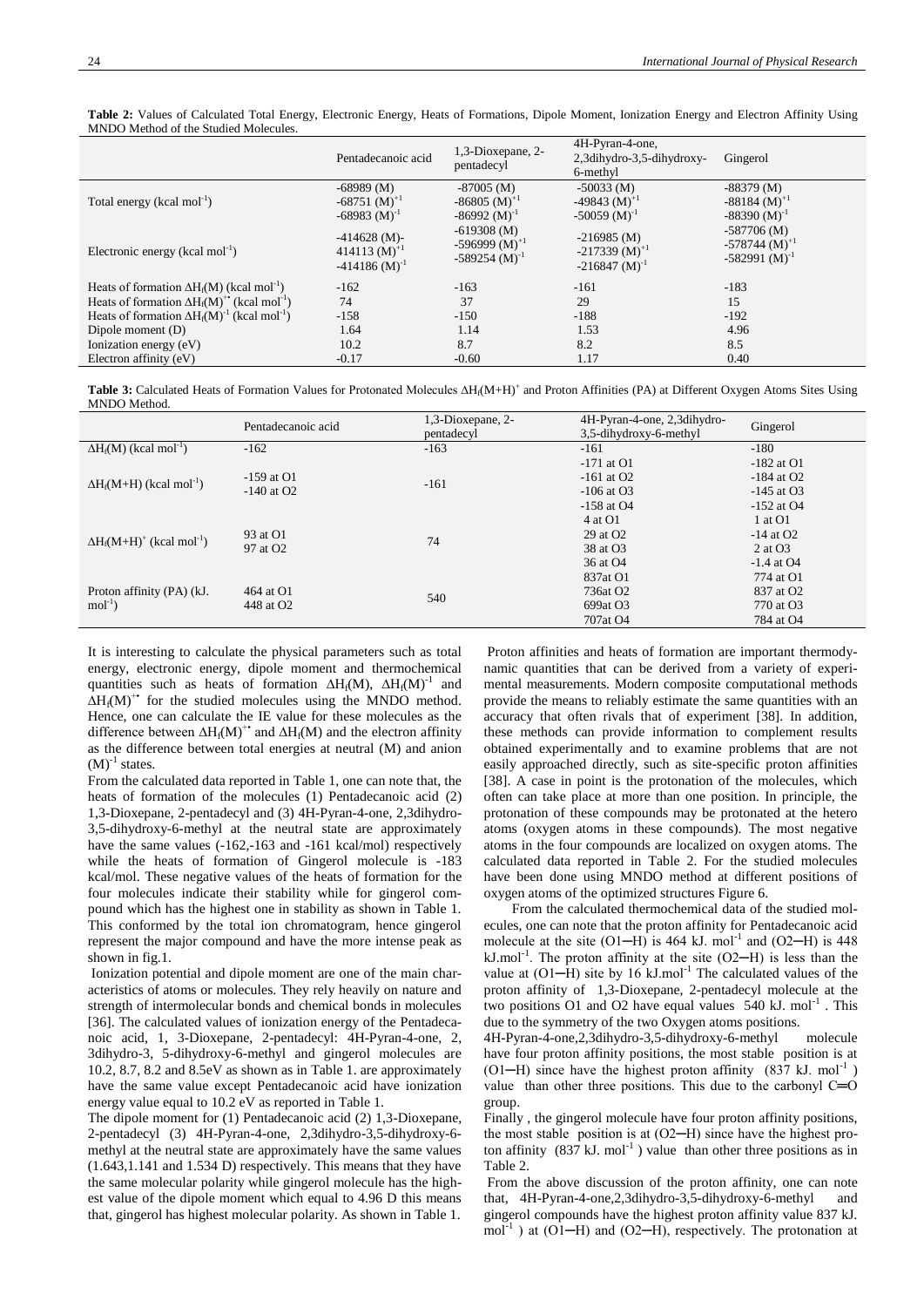carbonyl group is favored which consider as the more stable site of protonation in all studied molecules. Also, One can note that the most two stable protonation sites are occur at the double bond oxygen atom C═O. This means that, these sites are active side bond for biological activity of gingerol and 4H-Pyran-4 one,2,3dihydro-3,5-dihydroxy-6-methyl. This confirmed also by previous corresponding author Phd thesis [39].



Figure 6. The different protonation positions of optimized structures of the studied molecules  $(1-4)$ 

## **4. Conclusions**

The experimental investigations show that the application of GC-MS can provide a rather detailed analysis of Zingiber Components by using the obtained chromatogram and mass spectra. The mass spectra of the studied components have been recorded and investigated, and the fragmentation mechanisms pathways have been suggested and discussed. The experimental data together with the theoretical quantum chemical calculations MNDO give us more information about the chemical behavior of the studied molecules which may be important for many chemical and medical applications. So MNDO method have been used to calculated these thermochemical and physical properties of the studied components and correlate these data with experimental part to understanding the chemical behavior of the studied compounds (these data are clear in Table2-3 and a. section).

## **References**

- [1] Bobbarala V, Bramhachari PV, Ravichand J, Reddy YHK, Kotresha D, Chaitanya KV (2011), J Pharm Res 4(1): 252-255.
- [2] Park EJ, Pizzuto JM (2002), Botanicals in cancer chemoprevention. Cancer Metast Rev. 21:231-55 [http://dx.doi.org/10.1023/A:1021254725842.](http://dx.doi.org/10.1023/A:1021254725842)
- [3] Shukla Y, Singh M (2007), Cancer preventive properties of ginger: brief review. Food Chem Toxicol.45:683-90. [http://dx.doi.org/10.1016/j.fct.2006.11.002.](http://dx.doi.org/10.1016/j.fct.2006.11.002)
- [4] Jiang H, Xie Z, Koo HJ, McLaughlin SP, Timmermann BN, Gang DR (2006), metabolic profiling and phylogenetic analysis of medicinal Zingiber species: Tools for authentication of ginger (Zingiber officinale Rosc.) Phytochemistry. 67:232-44. Rosc.) Phytochemistry. 67:232-44. [http://dx.doi.org/10.1016/j.phytochem.2005.08.001.](http://dx.doi.org/10.1016/j.phytochem.2005.08.001)
- [5] Ali BH, Blunden G, Tanira MO, Nemmar A (2008), some phytochemical, pharmacological and toxicological properties of ginger (Zingiber officinale Roscoe): A review of recent research. Food Chem Toxicol.46:409–20. [http://dx.doi.org/10.1016/j.fct.2007.09.085.](http://dx.doi.org/10.1016/j.fct.2007.09.085)
- [6] Nicoll R, Henein MY (2009), Ginger (Zingiber officinale Roscoe): A hot remedy for cardiovascular disease. Int. J. Cardiol. 131:408–9. [http://dx.doi.org/10.1016/j.ijcard.2007.07.107.](http://dx.doi.org/10.1016/j.ijcard.2007.07.107)
- [7] K. Mythili, C. Umamaheswara Reddy, D. Chamundeeswari, P.K. Manna(2013), GC-MS analysis of phytocomponents and in-vitro inhibitory effects ofCalanthe triplicata. Journal of Natural Products, 6:141-146).
- [8] V. Lakshmi and G. Viji Stella Bai (2015), Determination of Biologically active compounds in Clerodendrum phlomidis (L.) leaf extract using GC/MS. International Journal of Multidisciplinary Research and Development. 2(1): 294-300.
- [9] [Jeena K1](http://www.ncbi.nlm.nih.gov/pubmed/24020099), [Liju VB,](http://www.ncbi.nlm.nih.gov/pubmed/24020099) [Kuttan R\(2013\), Antioxidant, anti](http://www.ncbi.nlm.nih.gov/pubmed/24020099)[inflammatory and antinociceptive activities of essential oil from](http://www.ncbi.nlm.nih.gov/pubmed/24020099)  [ginger.Indian Journal of Physiology and Pharmacology.](http://www.ncbi.nlm.nih.gov/pubmed/24020099) 57(1):51- 62.
- [10] [Omnia Ismail Mohamed,](http://www.tandfonline.com/author/Mohamed%2C+Omnia+Ismail) [Abeer Fekry El-Nahas,](http://www.tandfonline.com/author/El-Nahas%2C+Abeer+Fekry) [Yasser Said El-](http://www.tandfonline.com/author/El-Sayed%2C+Yasser+Said)[Sayed](http://www.tandfonline.com/author/El-Sayed%2C+Yasser+Said) & [Khaled Mohamed Ashry.\(](http://www.tandfonline.com/author/Ashry%2C+Khaled+Mohamed)2015). Ginger extract modulates Pb-induced hepatic oxidative stress and expression of antioxidant gene transcripts in rat liver .Pharm Biol, Early Online: 1–9 [http://dx.doi.org/10.3109/13880209.2015.1057651.](http://dx.doi.org/10.3109/13880209.2015.1057651)
- [11] Catchpole OJ, Grey JB, Perry NB, Burgess EJ, Redmond WA, Porter NG (2003), Extraction of chili, black pepper, and ginger with near-critical CO2, propane, and dimethyl ether: analysis of the extracts by quantitative nuclear magnetic resonanc[e.Journal of Agri](https://www.google.com.eg/url?sa=t&rct=j&q=&esrc=s&source=web&cd=1&cad=rja&uact=8&ved=0ahUKEwiJl8fH8tHLAhWFAxoKHQYZAyIQFggbMAA&url=http%3A%2F%2Fpubs.acs.org%2Fjournal%2Fjafcau&usg=AFQjCNH5PAfTp8G3y2WT0pD14ztU8PQzEg&sig2=sio58fMOfsqs3GgogejpMA)[cultural and Food Chemistry.](https://www.google.com.eg/url?sa=t&rct=j&q=&esrc=s&source=web&cd=1&cad=rja&uact=8&ved=0ahUKEwiJl8fH8tHLAhWFAxoKHQYZAyIQFggbMAA&url=http%3A%2F%2Fpubs.acs.org%2Fjournal%2Fjafcau&usg=AFQjCNH5PAfTp8G3y2WT0pD14ztU8PQzEg&sig2=sio58fMOfsqs3GgogejpMA) 51: 4853. [http://dx.doi.org/10.1021/jf0301246.](http://dx.doi.org/10.1021/jf0301246)
- [12] Connell DW, McLachlan R. J. D.W. Connell, R(1972), Journal of Chromatography A, 67( 1),29-35 [http://dx.doi.org/10.1016/S0021-](http://dx.doi.org/10.1016/S0021-9673(01)97144-4) [9673\(01\)97144-4.](http://dx.doi.org/10.1016/S0021-9673(01)97144-4)
- [13] He X, Bernart M, Lian L, Lin L (1998), High-performance liquid [chromatography–electrospray mass spectrometric analysis of pun](http://www.sciencedirect.com/science/article/pii/S0021967397010133)[gent constituents of ginger.](http://www.sciencedirect.com/science/article/pii/S0021967397010133) Journal of Chromatography A, 796, 2,327-334. [http://dx.doi.org/10.1016/S0021-9673\(97\)01013-3.](http://dx.doi.org/10.1016/S0021-9673(97)01013-3)
- [14] Huang H, Kuo K, Hsieh Y(1997), [Determination of cinnamalde](http://www.sciencedirect.com/science/article/pii/S0021967397001362)[hyde, cinnamic acid, paeoniflorin, glycyrrhizin and \[6\]-gingerol in](http://www.sciencedirect.com/science/article/pii/S0021967397001362)  [the traditional Chinese medicinal preparation Kuei-chih-tang by cy](http://www.sciencedirect.com/science/article/pii/S0021967397001362)[clodextrin-modified micellar electrokinetic chromatography.](http://www.sciencedirect.com/science/article/pii/S0021967397001362) J. Chromatogr. A, 771, 267-274. [http://dx.doi.org/10.1016/S0021-](http://dx.doi.org/10.1016/S0021-9673(97)00136-2) [9673\(97\)00136-2.](http://dx.doi.org/10.1016/S0021-9673(97)00136-2)
- [15] Jolad S, Lantz R, Solyom A, Chen G, Bates R, Timmermann B(2004[\),Fresh organically grown ginger \(Zingiber officinale\):](http://www.sciencedirect.com/science/article/pii/S0031942204002572)  [composition and effects on LPS-induced PGE2production.](http://www.sciencedirect.com/science/article/pii/S0031942204002572) Phytochemistry. 65: 1937-1954. [http://dx.doi.org/10.1016/j.phytochem.2004.06.008.](http://dx.doi.org/10.1016/j.phytochem.2004.06.008)
- [16] S.S. Choudhari, B.M. Kareppa(2013), Identification of bioactive compounds of Zingiber Officinale Roscoe Rhizomes through gas chromatography and mass spectrometry . International Journal of Pharmaceutical Research & Development, 5(08), 16 – 20.
- [17] A.C.Larry and R.Krishnan; (1998), "Computational Thermochemistry Prediction and Estimation of Molecular Thermodynamics",(Eds. K.I.Karl and D.J.Frurip), American Chemical Society, pp. 176.
- [18] M.J.S. Dewar (1969), "The molecular Orbital Theory of Organic Chemistry", McGrawHill: New York, NY.
- [19] D.L.Pople and J.A.Beveridge(1970), "Approximate Molecular Orbital Theory" , Mc Graw-Hill, New York,NY.
- [20] J.N.Murrell and A.J.Harget (1972), "Semiempirical Self-Consistent-Field Molecular Orbital Theory of Molecules", Wiley,New York,NY.
- [21] G.A.Segal(1977), "Modern Theoritcal Chemistry"; Plenum: New York,NY, 7-8.
- [22] Dewar, M.J.S. (1975) Quantum Organic Chemistry. Science, 187, 1037-1044[. http://dx.doi.org/10.1126/science.187.4181.1037.](http://dx.doi.org/10.1126/science.187.4181.1037)
- [23] Jug, K. (1980). Quantum Chemical Methods and Their Applications to Chemical Reactions. Theoretica Chimica Acta, 54, 263-300. [http://dx.doi.org/10.1007/BF00552463.](http://dx.doi.org/10.1007/BF00552463)
- [24] Dewar, M.J.S. (1985) Applications of Quantum Mechanical Molecular Models to Chemical Problems. Part 70. Quantum Mechanical Molecular Models. The Journal of Physical Chemistry, 89, 2145-2150[. http://dx.doi.org/10.1021/j100257a004.](http://dx.doi.org/10.1021/j100257a004)
- [25] Thiel, W. (1988), Semiempirical Methods: Current Status and Perspectives. Tetrahedron, 44, 7393-7408. [http://dx.doi.org/10.1016/S0040-4020\(01\)86235-9.](http://dx.doi.org/10.1016/S0040-4020(01)86235-9)
- [26] Stewart, J.J.P. (1990), MOPAC: A Semiempirical Molecular Orbital Program. Journal of Computer-Aided Molecular Design, 4, 1- 103[. http://dx.doi.org/10.1007/BF00128336.](http://dx.doi.org/10.1007/BF00128336)
- J.J.P.Stewart (1991), "Reviews in Computational Chemistry",(Eds. K.B.Lipkowitz and D.B.Boyd),VCH Publishers, New York,NY,1, pp.45.
- [28] M.C.Zamer; "Reviews in Computational Chemistry",(Eds. K.B.Lipkowitz and D.B.Boyd), VCH Publishers; New York,NY, 2, pp.313,(1990).
- [29] W.Thiel; "Advances in Chemical Physics: New Methods in Computational Quntum Mechanics", (Eds. I.Prigogine and A.R.Stuart), 93, 703, (1996).
- [30] Luciana A. Fernandez , Marisa R. Santo , Mario Reta , Liliana Giacomelli , Rosa Cattana, Juana J. Silber , Mariela Risso , Hugo Cerecetto , Mercedes Gonzalez and Claudio Olea-Azar. Relationship between Physicochemical Properties and Herbicidal Activity of 1, 2, 5-Oxadiazole N-Oxide Derivatives. Molecules 2005, 10(9), 1197- 1208[; http://dx.doi.org/10.3390/10091197.](http://dx.doi.org/10.3390/10091197)